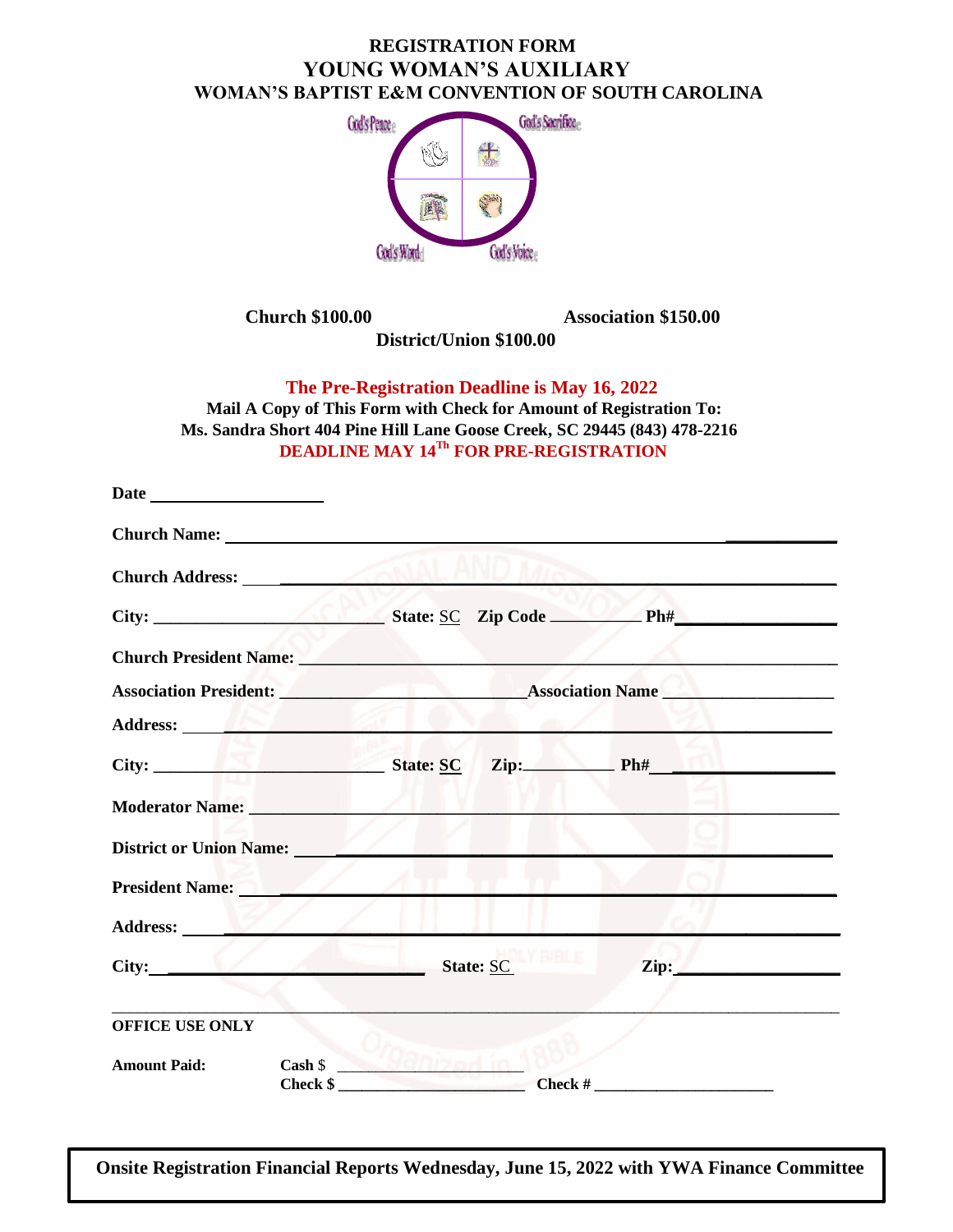## **REGISTRATION FORM YOUNG WOMAN'S AUXILIARY WOMAN'S BAPTIST E&M CONVENTION OF SOUTH CAROLINA**



 **\$30.00**

 **The Pre-Registration Deadline is May 16, 2022**

 **Mail A Copy of This Form with Check For Amount of Registration To: Ms. Sandra Short 404 Pine Hill Lane Goose Creek, SC 29445 (843) 478-2216 DEADLINE MAY 14Th FOR PRE-REGISTRATION**

|                               | (Please Print or Type)                                                                            |
|-------------------------------|---------------------------------------------------------------------------------------------------|
| City:                         | State: SC PH#                                                                                     |
| Email Address:                |                                                                                                   |
| <b>Church Represented:</b>    |                                                                                                   |
|                               |                                                                                                   |
| City: City:                   | $\mathbf{Zip:}$<br>State: SC                                                                      |
| <b>Church President Name:</b> |                                                                                                   |
| <b>Association President:</b> |                                                                                                   |
|                               |                                                                                                   |
| <b>OFFICE USE ONLY</b>        | <b>HOLY BIBLE</b>                                                                                 |
| <b>Amount Paid:</b>           | $\frac{1}{2}$ Check \$                                                                            |
|                               | *{Individual completing this form must include their number on this form} **<br><b>Thank you!</b> |

**Onsite Registration Financial Reports Wednesday, June 15, 2022 with YWA Finance Committee**